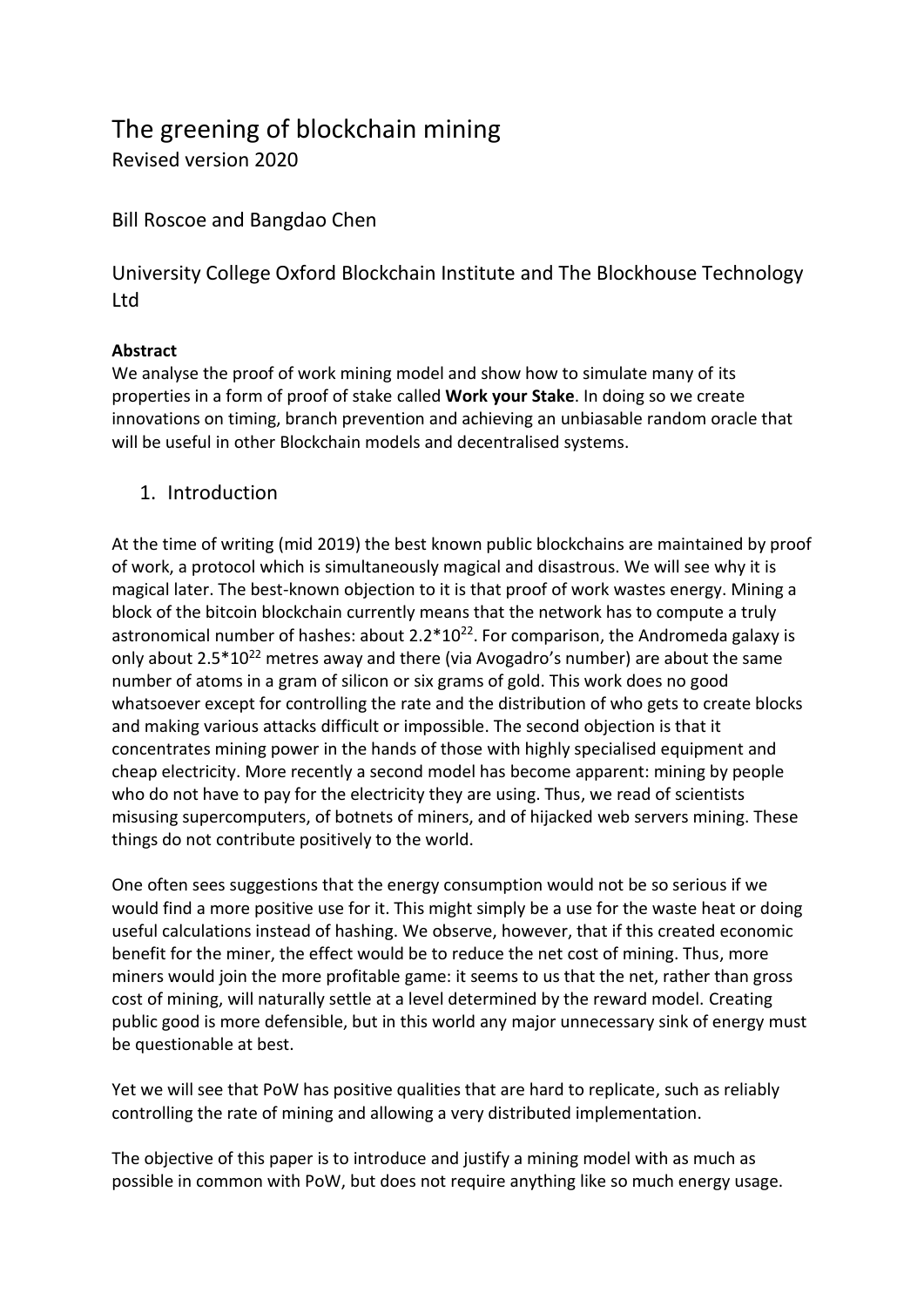The core idea is to retain the hash competition and its economics but make it vastly easier by dint of controlling how many entries can be made. Each has to be paid for. Broadly speaking we want to force miners to spend money on mining tokens of some sort rather than electricity. Of course, we then have the pleasant problem of deciding what to do with the money.

The rest of this paper is structured as follows. In the next section we remind ourselves of the basics of blockchains and their evolution. We consider what the positive qualities or PoW are and show how to restructure the chain so that one of these is no longer important. We then consider how to have a hash competition limited by tokens and how the structure of these tokens can amplify incentives to behave correctly. Next, we discuss a means of limiting the rate at which blocks are produced. We then examine how to make the puzzles that drive the hash competitions fair, in the sense that they cannot be influenced to favour anyone. We next consider the rules that motivate the creation of a linear and inclusive blockchain.

This paper differs from the original draft by (I) improving on the security of the creation of the random seeds used for things like mining lotteries and (II) building backlinks into the Blockchain that make it secure against the late addition of branches.

In the final analysis this creates a flexible mining environment with a number of parameters that can tune how the overall system behaves. We believe that from the point of view of security it has considerable advantages over PoW, as well as eliminating its primary drawback.

## 2. Blockchain background

A blockchain is a data structure in which a sequence of files, or *blocks*, are created, and each contains the cryptographic hash of its predecessor. The essential property that the hash function must satisfy here is 2<sup>nd</sup> preimage resistance, in other words given that we have hash(x)=y, then for all but a negligible fraction of xs it is practically impossible (i.e., computationally infeasible) to find a second value z such that hash(z)=y. In other words, based on the nth block of a blockchain there can be no debate about what the previous n-1 blocks are once we have plausible candidates.

As a measure of extra security, given that hashes are relatively cheap to compute, one will normally use a hash that is believed to have the property of strong collision resistance, namely that it is infeasible to find any x and y such that hash(x)=hash(y). Furthermore, given that we expect blockchains to live for a long time, the hash should have a long expected life, tolerating for example the advent of quantum computers and the anticipated effect of these on hashing.

For us, a blockchain will be for use in distributed systems, an agreed record of what has happened between a number of widely spread users. There will always be many copies of the chain to maintain accessibility in such a network. No party in this network is regarded as totally trustworthy by everyone, in the sense that it will always follow the rules and always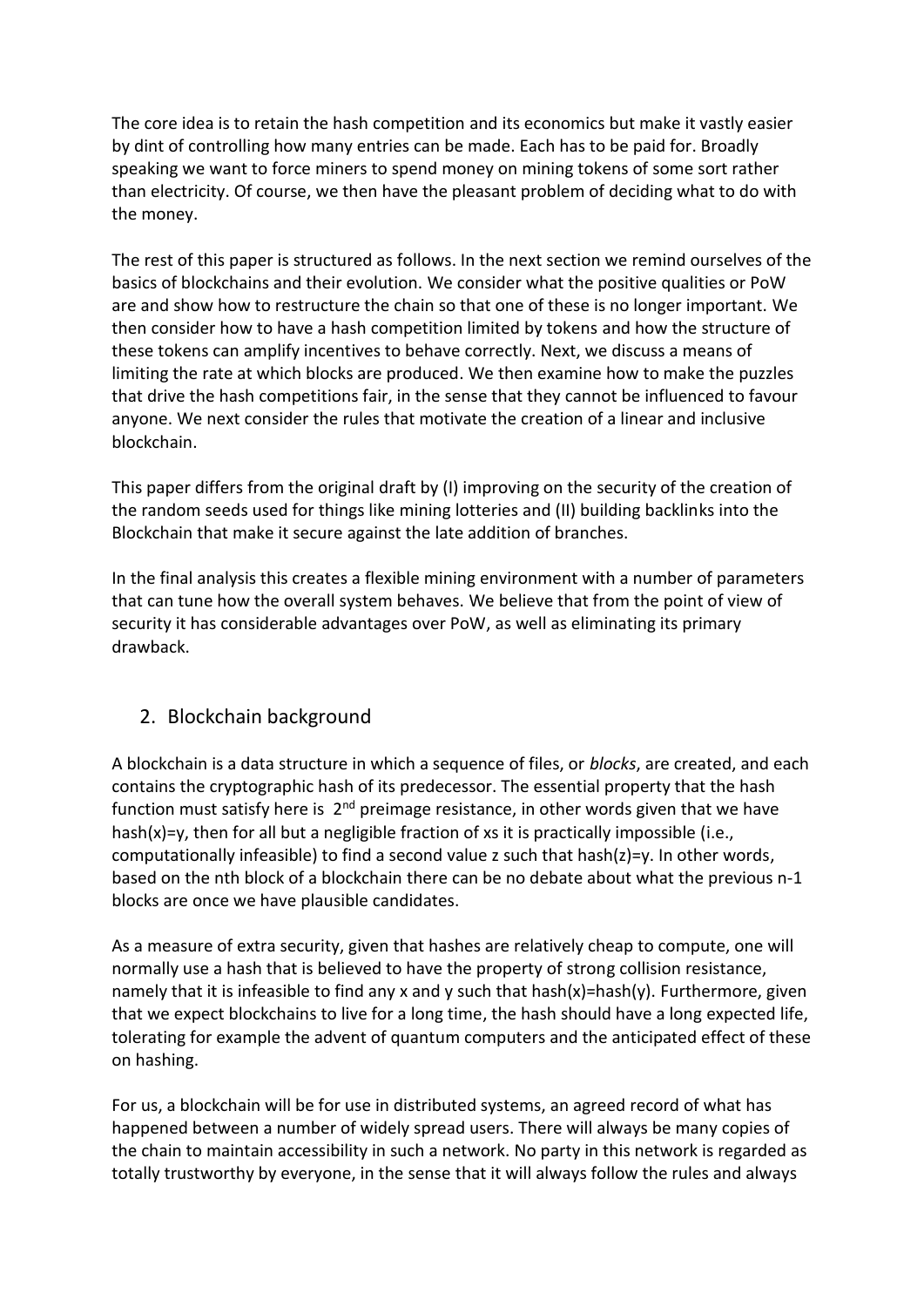be available. If there were such a party, then everything can be delegated to it and there is no need for the complexity. So, a blockchain is a way of engineering trust and availability from a network of not-necessarily trustworthy and not-always available parties, who may indeed come and go.

In principle blockchains can contain any information. However, in practice this information is likely to consist of:

- (I) Transactions of assets held on the blockchain.
- (II) Hashes of potentially large amounts of data held off it, including pointers to the data. Note that this, given a sufficiently strong hash, can guarantee that the said information does not change, but does not guarantee that it remains available unless the data is replicated with the blockchain itself.
- (III) Registrations of assets such as real estate or gemstones.
- (IV) Smart contracts: programs that are guaranteed to be run, when some condition triggers them, by the blockchain itself. These will normally create transactions.

Moreover, blockchains contain information needed to maintain their own structure and integrity, such as the previous block's hash. We will make some detailed suggestions about this later.

One of the most important issues in blockchain is how the next block is created. This question essentially divides blockchains into two categories. The first are ones where block formation is carefully organised and the job of a restricted group who must approve each new block meaning, that the chain grows completely linearly. In the second, the creation of blocks is something of a free-for-all and blocks are created by individual parties when they are able to do so. A number of schemes have been devised for this, the two most prominent being Proof of Work (PoW) and Proof of Stake (PoS).

In PoW each block B implies a puzzle that must be solved to create the next block. In most cases the puzzle is as follows: find a nonce N (i.e. string of bits) such that hash(hash'(B)C(N))  $\leq$   $\varepsilon$  for some preset value  $\varepsilon$  (where the value hashed may be some variation on this) and C is a given context. Here, hash and hash' may or may not be the same cryptographic hash function. (Careful thought reveals that they are playing quite different roles, on the assumption that hash'(B) is the linking hash that will be placed in the new block.) hash'(B) and C(N) together comprise a header which typically includes a description of the body of the proposed block (as a hash) and the context in which the block sits.

Finding such an N gives a miner the right to place the new block, including this N as a certificate, on the blockchain.

It is possible for a fork to appear in the chain, either by accident, because a second node gets its own certificate at about the same time, or by villainy, via nodes finding further certificates to follow B even when they know one already exists. The assumption is that such action will be to influence the structure of the chain, though exceptional gains for some piece of mining (e.g. transaction fees) could have this effect also.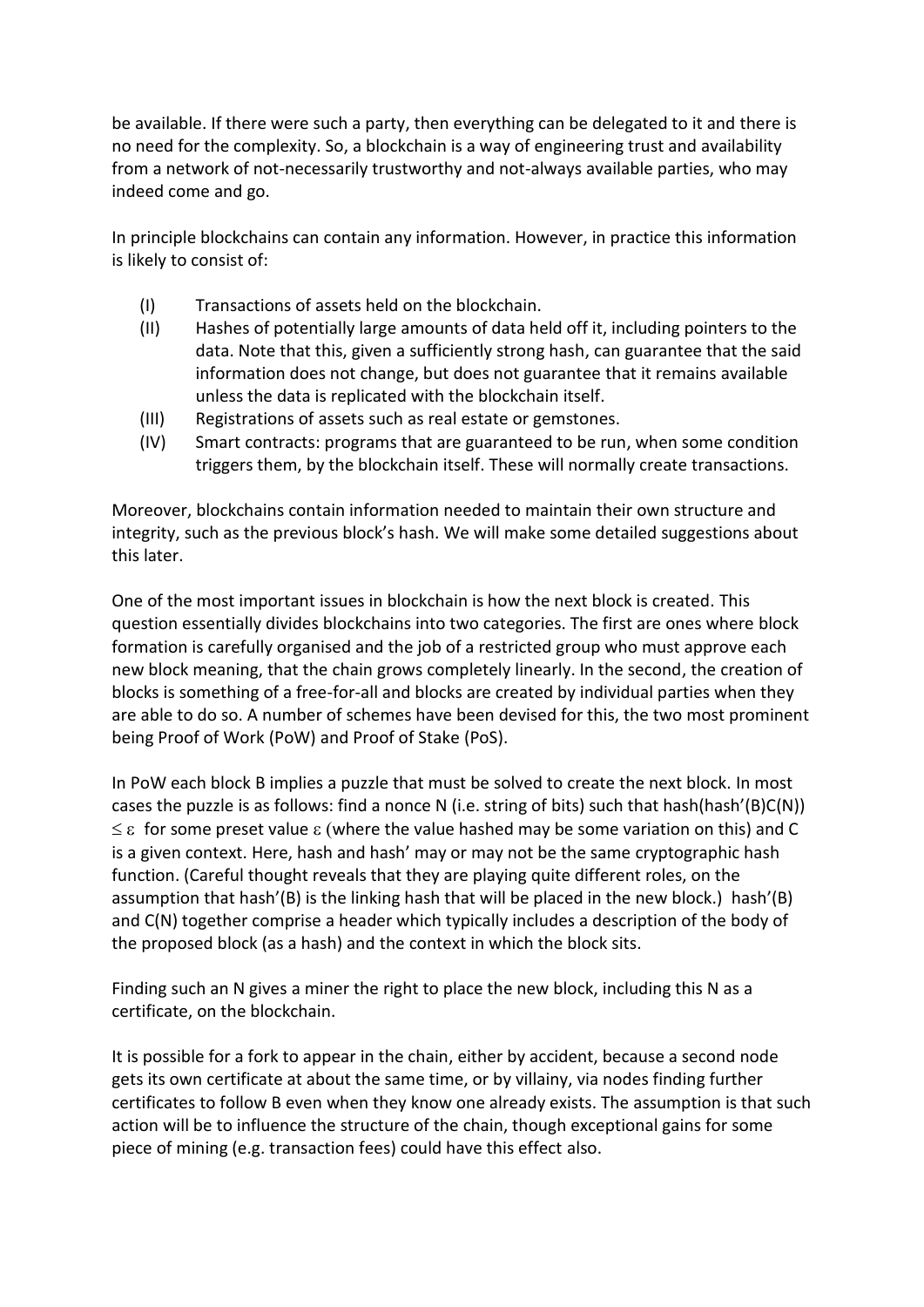Rules are created, such as always backing the longest valid chain, that are designed to have correct (i.e. rule following) miners converge quickly to a linear chain, and furthermore overwhelm a minority of dishonest ones simply through being able to create more certificates thanks to the greater amount of work they can do.

We will discover more about proof of work as we try to emulate it.

There are a variety of proposals for proof of stake that typically use cryptographic mathematics to form a fair competition based on the various nodes' holdings (stakes) in the blockchains. One of the main problems of PoS is that it is potentially too easy to create "fake" chains and branches, which can appear to be the genuine extension of the chain from some real block.

#### 3. The magical qualities of PoW

Before designing our own mining protocol, it is as well to reflect on why PoW is so successful. The following sets out our interpretation of this.

- 1. **Attractive and understandable.** The concept of a lottery is instantly understandable without specialised cryptographic knowledge. Similarly, the simplicity of only being to win by extreme effort is appealing. The concept of making mining attractive by offering rewards is similarly attractive.
- 2. **Controlling block rate.** The mechanism by which PoW achieves this is simply making sure that all the computing resources thrown at the problem will not generate solutions faster than we want. It can, as in Bitcoin, be adjusted to maintain this rate.
- 3. **Fairness of puzzles.** By this we mean that the agent or agents who actually set each puzzle do not gain a meaningful advantage from this. In PoW where the puzzle is the hash of the previous block, the miner of this possibly does have a small advantage from knowing this in advance, as of course do any allies. But because hashes are all separate trials, here the only advantage can be a short start in a long process and delaying the use of a solution carries the risk of losing out to someone else.
- 4. **Countering forks.** The greatest danger to the integrity of a Blockchain is that it might branch with two or more separate series of blocks emerging as successors to some node and being believable. The rule in PoW is that the longest correct chain must be backed. This strongly discourages both branches appearing around the head of the chain, and ones being added in further back. To understand the first of these, consider the situation of node A who has been mining for a solution to the puzzle to create block n. If someone else has found a solution, then A has two choices: to continue to look for solutions to the same puzzle, or to look to the one that now exists for block n+1. Alice will almost always be exactly as likely to find a solution to either puzzle in a given time, and she knows that she already has a probably preferred rival as the winner at level n, but none yet for level n+1. Therefore, it will almost always be better to switch her attention to the longer chain that includes the rival's black n. Rather than competing at the head of the Blockchain, an attacker might decide to add a fork at an earlier point by finding an alternative solution to the puzzle embedded there. However, to be successful the attacker would then need to be able to grow his branch faster than the real chain or it cannot pass the test of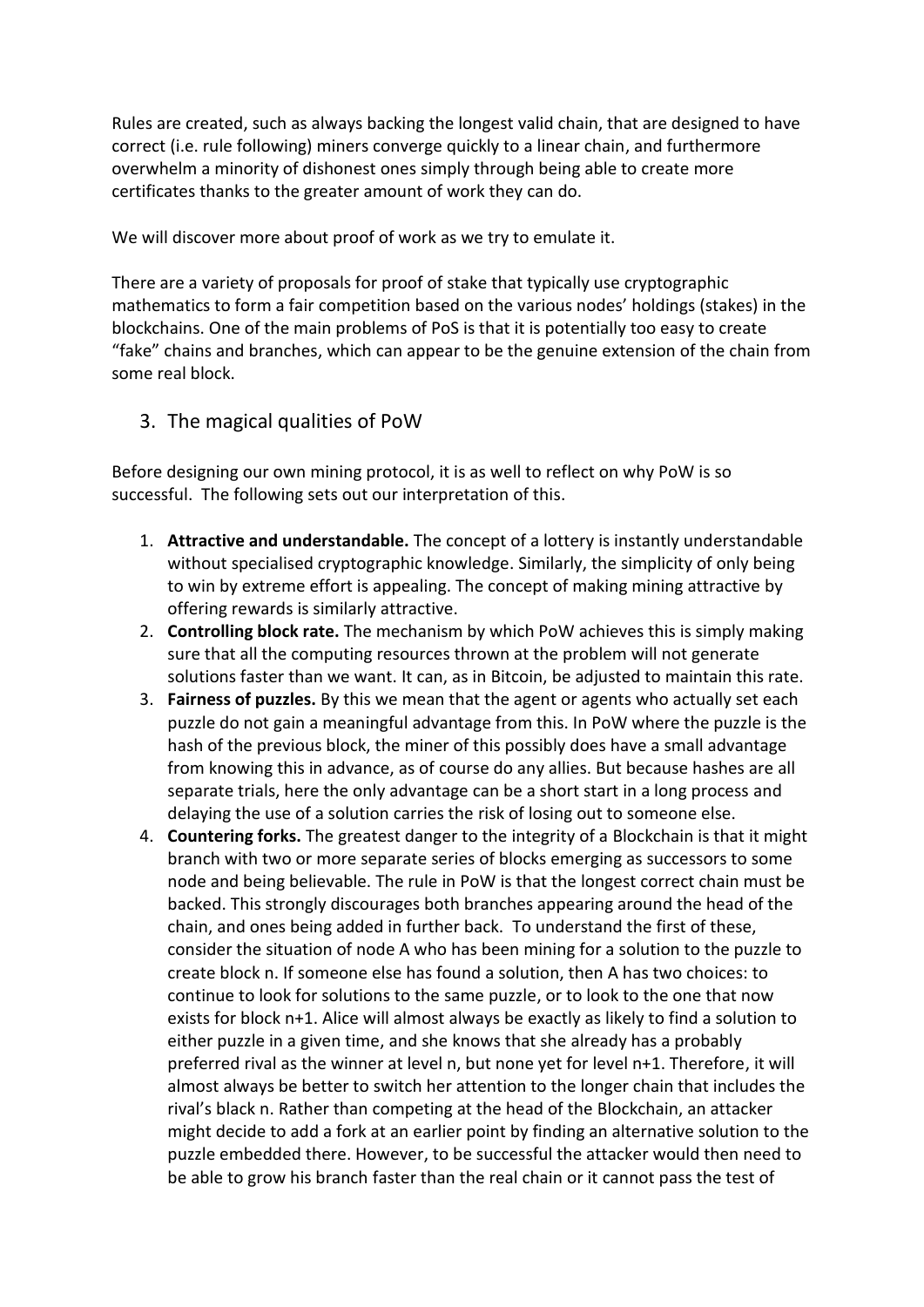being the longest branch. But to do this it would need to command more computing power than the proper branch<sup>1</sup>.

The bottom line is that good nodes following the rules can simply out-work a minority of bad ones and will do so because of the rewards involved.

- 5. **Ensuring payment for mining.** The economics of PoW are that each competitive hash performed costs the same whether it is supporting a universally agreed block or one of a number of options. You pay for it whether you succeed or not because you have to pay for the resources and energy. In fact, PoW's origin (pre Bitcoin) was as a way of ensuring everyone made micropayments in a context where the discouragement of having to pay was more important than collecting the money (namely sending spam emails).
- 6. **Allowing distribution**. PoW avoids the need for all potential miners to synchronise before the creation of each block.

Of course, the real test of an incentive structure is whether it effectively deters all misbehaviour. In such a structure we need to maintain vigilance even though it might be boring and a little costly, even though nothing is ever found.

If we contemplate the anti-branching discussion above, it is clear that the winning properties of PoW thanks to backing the longest chain depends on two things. The first is that anyone considering the believability of a candidate series of blocks must have the sight of what other candidates are out there to compare. The second is that whatever mechanism is defining the block production rate, such as the difficulty of puzzles, must be uniform over all branches. If an attacker could reduce the difficulty on its own branch it would not work. Both of these speak to a Blockchain being more than just the sequence of block values, plus an elective community of active nodes. In particular, it suggests that there must be common knowledge of a central location for storing control information and that parties in general should have a "heads up" perspective to judge security.

As long as most users of a blockchain use standard or checked software to run their activity, we have nothing to worry about. However, if people start to use a cheap and cheerful version without the vigilance there is a potential problem. They might think "I can avoid the costs of vigilance because I never find anything wrong, and other people will be doing it anyway." This strikes us as an interesting problem. Can one mandate software standards or otherwise ensure vigilance? *Quis custodiet custodies?* 

In general terms all of this raises the issue of whether a given blockchain specification is stable and secure, or whether it is just the precise implementation(s) in use that are making it so.

 $1$  A possible flaw in this argument is that the difficulty of mining a block in the original blockchain and the attempted branch might differ. One can compensate for this by carefully defining "longest" to mean the aggregate expected hash cost.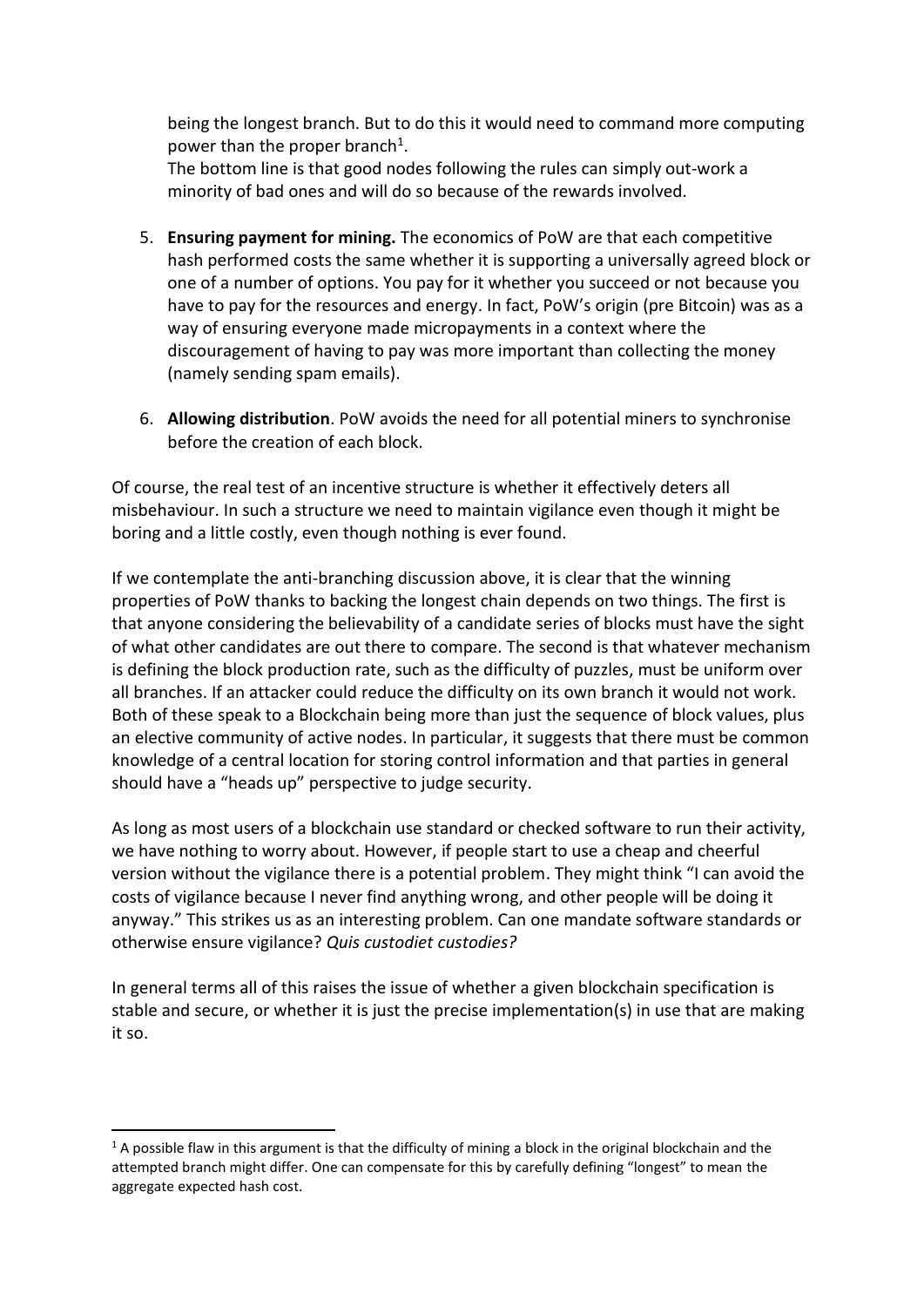## 4. Keeping your head down

In our view the strongest argument, with current technology, for PoW is its ability to suppress branching via the sheer force argument. In this it has a clear advantage over proof of stake models we are aware of.

In this section we propose a model that allows us to move the responsibility for eliminating branching, at least of a certain sort, away from the mining model and into the basic structure of the chain itself. Specifically, we seek to remove need for security to be heads up as described in the last section.

In its pure form a public Blockchain is the values of the blocks that make it up. It is not determined by where it is stored, because this changes (along with replication) as the Blockchain evolves. It is created by a population of participating nodes that varies over time, and over whom there needs to be some trust assumption. We probably need to assume that this assumption has always been true, not just that it is true now.

We would expect that at any time the chain will consist of a sequence of blocks, possibly numbering in the millions or more, starting at a block B0 that contains initial conditions and rules, linked by the fact that the n+1th block contains a strong cryptographic hash of the nth. Around the head, where new blocks are being created, there may be several contenders and other data structures. We would expect old blocks to become settled and uncontroversial, as indeed they must be thanks to the hash links for someone who knows a newer one.

The main purpose of the present exercise is to show how to ensure that someone who only knows the value of B0 can join the chain securely, depending solely on the state of the Blockchain rather than depending on properties of the network. The following sets out the assumptions we make:

- $\circ$  Everyone understands that the Blockchain is identified by its root block: the value of it, not any specific memory location.
- $\circ$  At any time, there will be a collection A of active nodes who are interfacing with the Blockchain. All have a currently reliable signature method. We assume that always a majority of these are reliable, in the sense that they are supporting rather than undermining the protocols.
- o The nodes in A all have good knowledge of what is happening at and around the head of the chain.
- o As blocks become immutable, the nodes of A become aware of this. Eventually the fact that a block is immutable will be common knowledge: all of A know it is immutable and all understand they have common knowledge of this.
- o Nodes can leave and join A. The crucial feature we pay attention to is how a node joins: it needs to know the values of blocks at the head of the chain: we pay attention to what it must do to identify these.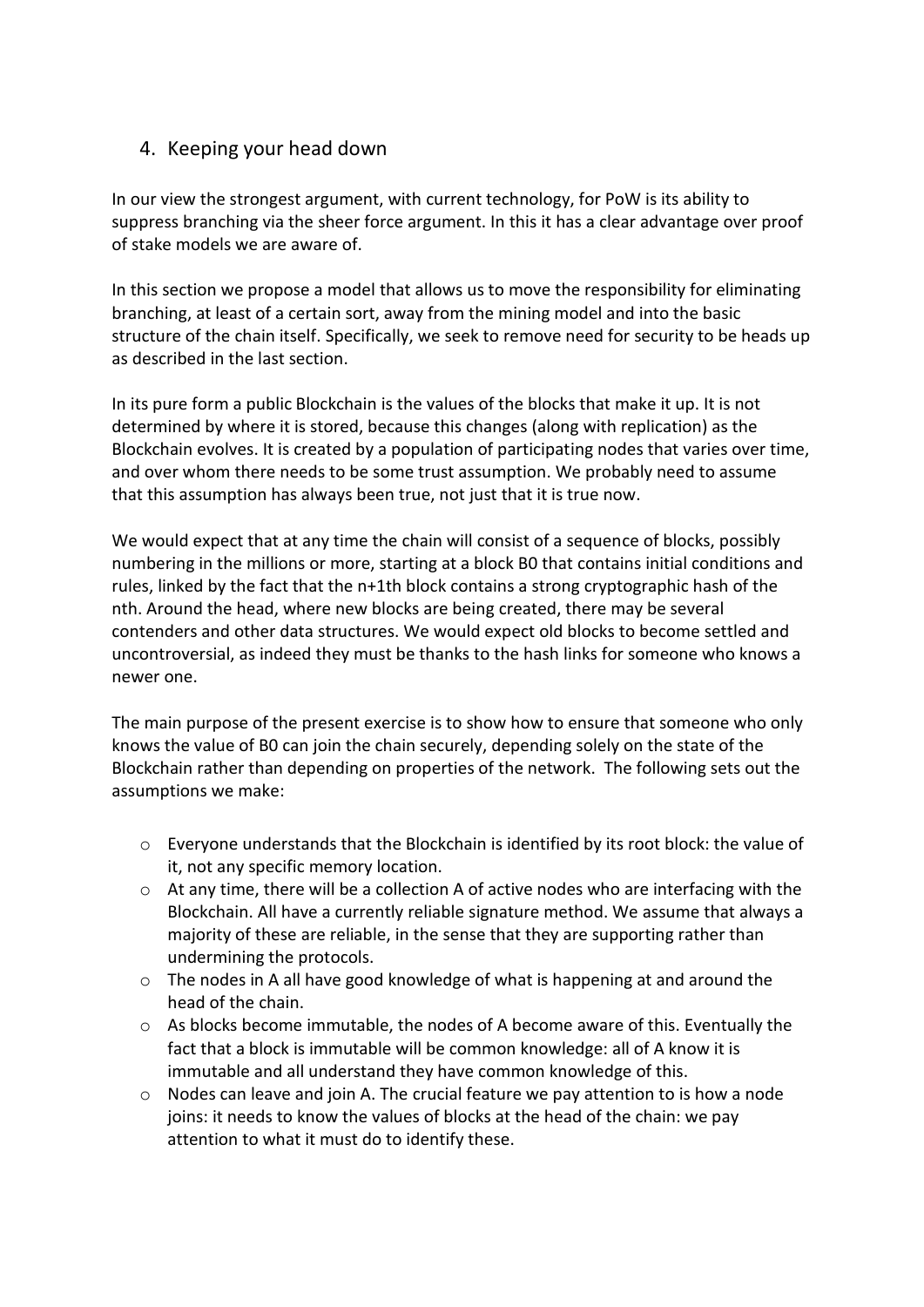- $\circ$  We anticipate that once a node has successfully identified the head of the Blockchain, it will become familiar with the majority of the present community A and the way the Blockchain is developing. It will know where to look based on its interactions.
- o As previously implied, we can imagine two modes for a node intent of joining: in heads up node a node B is expected to be conscious all contenders for being the head of the chain. We can call this **heads up** mode because B is expected to diligently look around. In this mode B has to look at all contenders to see which one wins. This is the principle with PoW, where the longest chain wins. The second mode is **heads down**: in this B can simply be presented with a record purporting to be at or near the current head and can, by examining it and the implied chain from the acknowledged root, determine whether this block is near the real head, in the sense thar it is a block being monitored by the present A, and thus the key to discovering who these are.
- o It is obvious that architecture that only requires a heads down check is more secure than one requiring a heads up one, even if some element of heads up checking is still done.

The basic structure of a Blockchain, namely blocks in which each contains the hash of its predecessor, with the ultimate successor being the start block B0 that represents the chain, implies a tree rather than a chain. It relies on ever-developing consensus to pick a single successor, but in the standard data structure there is nothing to enforce this. We regard the initial establishment of consensus amongst the currently active nodes A as a different subject from keeping that consensus visible to all for nodes outside A.

Imagine the following scenario: block Bn was established some time ago, and Bn+1 as its successor. Potentially the cryptographic signatures associated with the nodes involved have weakened and/or the nodes involved have gone offline. Whether using these things or not, an attacker constructs a plausible successor for Bn, namely B'n+1, and as many further successors B'm to this as it likes. We would like the blocks to contain structure that would allow the joining node B to recognise such a branch even though he has never seen any of the Bm for m>n.

Presented with one of the B'm as being at the end of the chain, with presumably all the A' used by it under the control of the attacker, how can he tell the difference? One way might be to look around (heads up) and see what other independent people think, but it would be better not to have to.

Our proposal, based on the above assumptions, manages to place upward pointing links (which we term *backlinks*) into the Blockchain in addition to the traditional downward pointing ones. These are individually not so secure since they depend to a greater extent on the trustworthiness of nodes, but we use them so that the presence of relatively few trustworthy nodes amongst successful nodes is sufficient.

The proposal is as follows: a number s is chosen so that it is believed certain that of any s consecutive blocks, a reasonable number will have been mined by a trustworthy and honest node. For example, on the assumption that at least half the mining power is honest, the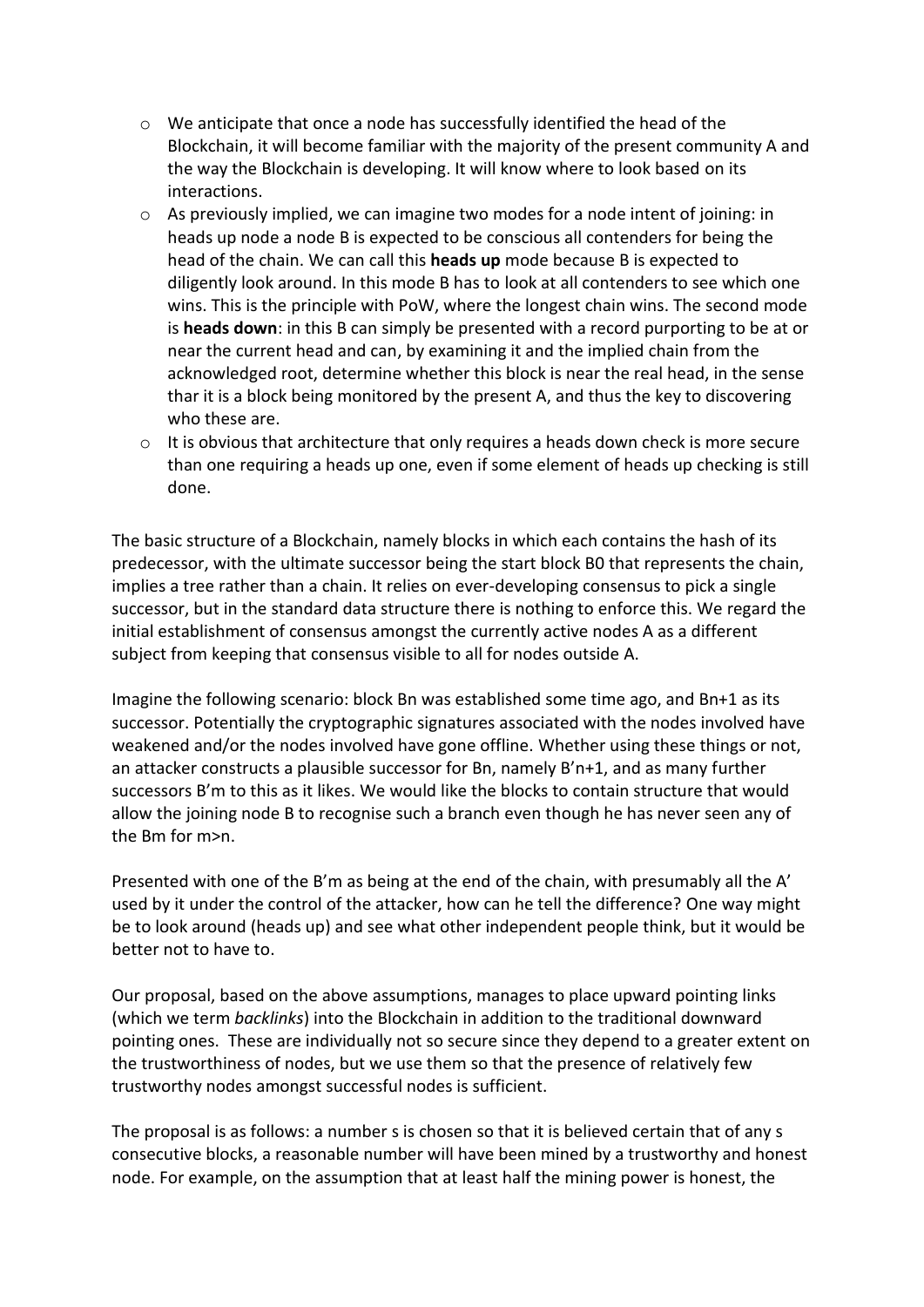chance that less than 10 of 100 consecutive blocks were mined by honest parties is infinitesimal (8 $\sigma$  discrepancy in binomial distribution or less than 10<sup>-15</sup>.)

The creator of each block is obliged to include a fresh public key PKn in it, of which only she knows how to create the corresponding signatures. This is the as-yet unplaced *hook* that will eventually stiffen the blockchain. She is obliged to use that key only once, and using it twice attracts a great penalty. We imagine that the most likely form of the public key will be a Lamport one or a more space efficient hash-based one-time key because of their intrinsic quantum resistance.

She is also obliged to stay in A and watch the development of the chain until she sees that block Bn+s is immutable. At that point she makes the signature under PKn available for inclusion in the Blockchain, for example as a transaction, and to watch to make sure it is included. (Replication of the signature is allowed, but not needed.) Before such a signature is included in block r for r>n+s it is checked, so only accurate signatures make it in. *Once that signature has been placed, the hook has been placed: block Bn attests one successor, and that is Bn+s, so in effect there is a link from Bn to Bn+s in addition to the standard chain of links from Bn+s to Bn.*

It is easy to incentivise both the creation of signatures and their inclusion in later blocks: all or part of the mining free for the block in which the key was registered can depend upon the signature, and attractive mining frees can be associated with including the signature in a later block. Where, as proposed elsewhere in this document, prospective miners have to offer a good behaviour deposit to be allowed to mine, we can amplify the incentive to provide signatures by forfeit of that.

As the chain evolves, it is vital that this signature protocol is complied with (in the sense that these *hook* signatures are present and correct) for a higher percentage of each window of M blocks than the largest conceivable number of bad-miner blocks in the M. We can reasonably assume that signatures by good nodes are present, as they have every motivation to provide them, and when good miners create a block, they have every motivation to include them. Non-performance on these two fronts can be taken as evidence of badness, which bad nodes will not want to provide.

In practice it will be necessary to choose parameters such that this is so *and* have a remediation protocol involving extra signers. For example, noting that it would only be bad miners that have motivation not to supply one, there might be back up signers for blocks.

In any context such as public mining or knowledge of a KYC protocol where disgrace will follow non-compliance, we can be more confident that even bad nodes will deliver their signatures.

We have the advantage that if, despite all this, insufficient signatures appear, some other action can be taken, since the lack of placed hooks will be apparent to all.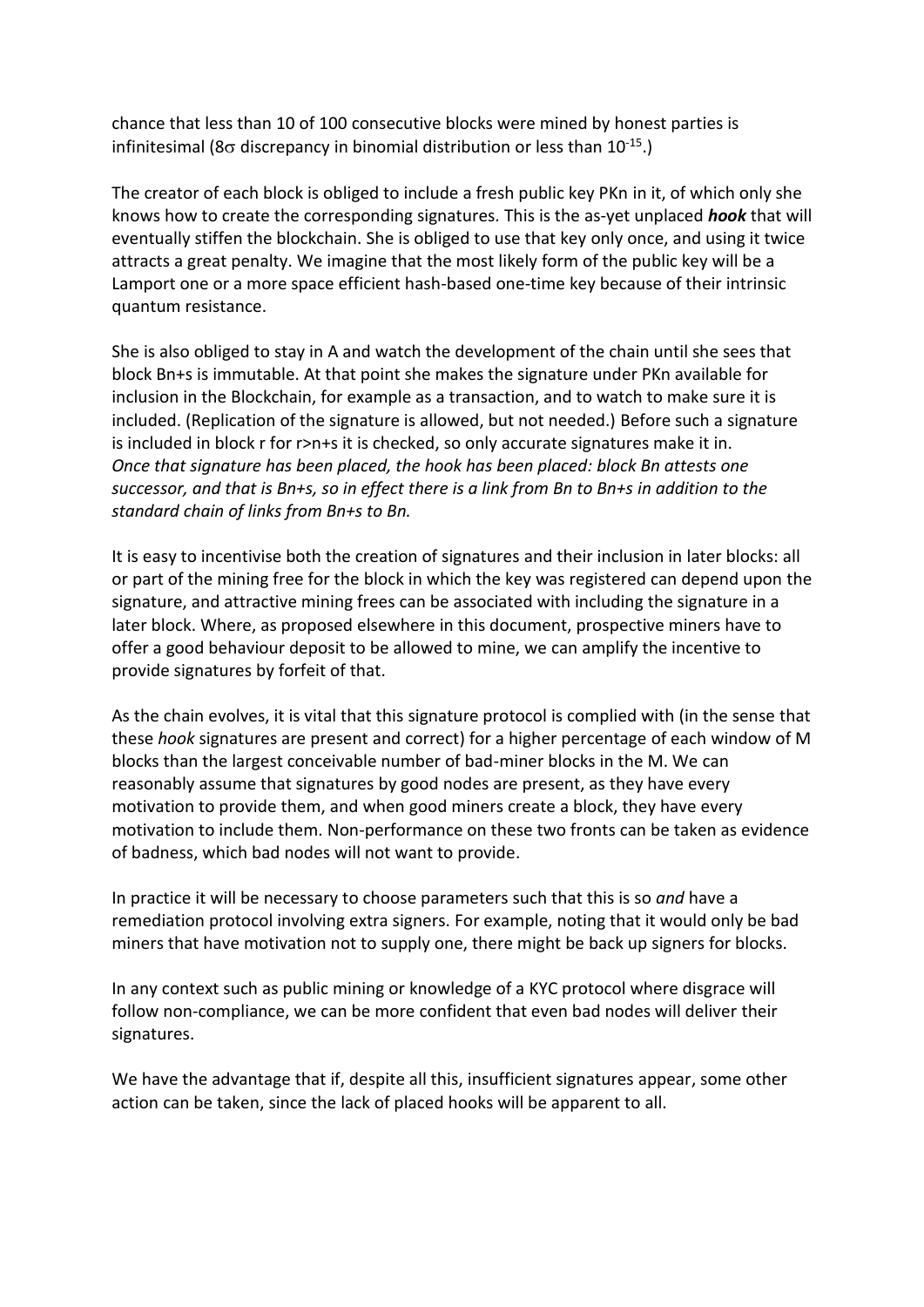Now, if C is presented with a node B'm, he follows the Blockchain back to B0 using the conventional hash pointers. Furthermore, every time he encounters one of these signatures, he checks it. If B'm is a block of the original chain this will work. If, however, the nth block is in the correct chain and the n+sth is not, the signature of B'n+s-i can only check out if the creator of Bn-I (for I in {0..s-1}) has breached her promise to use PKn only once (for she certainly signed Bn+s.)

We have to ensure that an attacker, in creating a branch at block Bn cannot create sufficient signatures of members of the branch by bad miners before Bn to make it believable. In other words when C encounters a signature pattern which falls short of a criterion that the bad miners cannot achieve.

For the initial part of the chain we assume that the creator of B0 is honest and trustworthy and does sign the block or blocks it is expected to sign.

If this check succeeds, there can be no branch away from the true Bm sequence other than towards the end of the Bm where there is still at least one trustworthy miner in A, and C will perform checks with such people.

So overall C can check the true status of the block he is given following only pointers within it, on the assumption that C has shown that it does lead back to B0.

*What we have done here is to provide the core of the solution. More research is needed on the details. See my paper* Taking the Work out of Blockchain Mining *available at*  [www.tbtl.com.](http://www.tbtl.com/)

Hooks provide a highly organised and long-life form of block attestation that resides entirely in the blockchain itself.

#### 5. Work your stake

The idea behind this paper is simple: create a version of PoS that mimics proof of work except that now rights to mine are bought rather than gained by spending the same money on electricity. Thus, the economics of mining will be very similar, but energy will not be needlessly consumed. Anyone who wants to mine needs a token. Clearly such tokens need to be immutably bought. It follows that before they are used there must be indisputable transactions creating them.

We call this model **Work your Stake** or **WyS.** As this will be a proof of stake model, we assume than the anti-branching technology described in the previous section, which is independent of the details of how block creators are chosen, is employed.

It follows that our Blockchain will contain a form of transaction by which a node purchases, probably using the tokens/coins of the chain, the right to mine at a later stage. We will call these *mining tokens* and refer to general currency as coins to avoid ambiguity.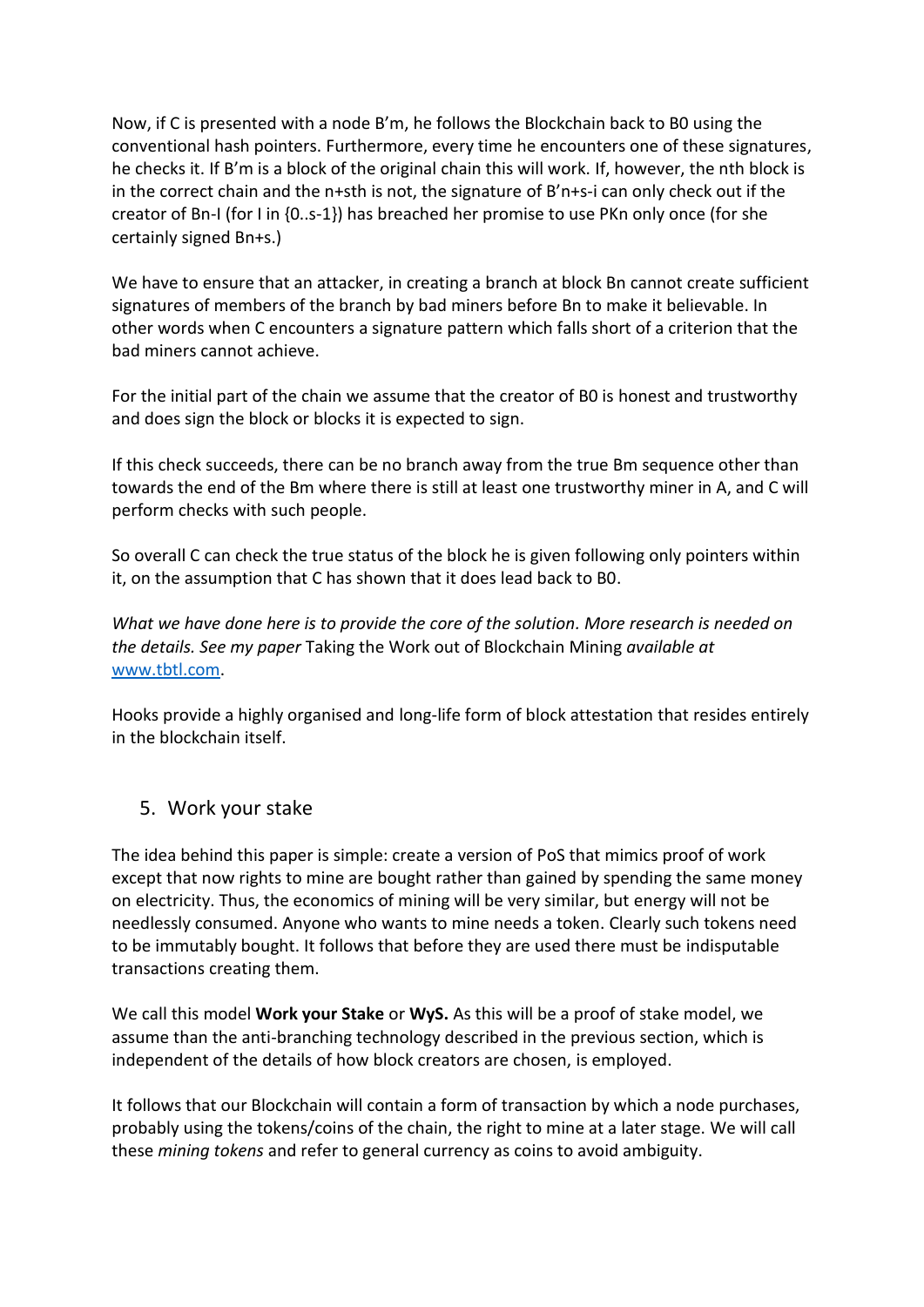The value of a mining token must exceed some defined minimum, which will be the sum of the maximum sum one can be charged for mining a single block and any deposit that is paid. For efficiency in creating and committing tokens a single transaction might create multiple tokens which can be used together.

Before a token is actually used it must be committed to mining on a specific block, identified by its index. This can be done as part of the same transaction that creates it or later. This commitment is required to ensure that miners spend money even when they do not win the game. (Of course, in a variant game we may allow a token to be used until it does win.)

The commitment must be done far enough in advance that the commitment is immutable when the chosen block is mined. We note that in PoW the actual cost to anyone attempting to mine a block is proportional to the time taken for someone to solve the puzzle, whether they solve it or not.

It is illegal for a single identity (and thus a single token) to back two different blocks at the same level. This would be a strange action, and without this rule there would be the formal possibility of doing this with the same token committed to this level. To police it we might require public backing of a block by each identity that is mining to extend it. We do not believe this is necessary, though.

Suppose token t has been committed to mining block n, and block n-1 has now appeared. A miner must first decide if it wants to back this block by extending it. In general terms it should do so if the previous one (as well as its predecessors) follows the rules. After all, the miner has already invested in this process and wants his mining to bear lasting benefit. We will discuss what happens in the negative case later. The model we discuss in detail below has nodes winning the right to mine and only then deciding which block to mine if there is a choice. However, we ensure that the choice is always clear, and our node knows where his duty lies.

Once block n has become immutable, then the deposit (subject to good behaviour) and any balance of the fee element can be

- (I) Carried on as a mining token subject to there being a sufficient balance.
- (II) Redeemed back into coins.
- (III) Carried on in whole or part as security against the performance of some other duty.

The crucial thing is that each token only allows a single entry into the hash competition for block n. It follows that the agent doing the entry can have no choice over what is hashed. We assume that the blockchain creates some value X which forms the basis of the next competition, and that the said competition is based on the hashes of the combinations as t varies over the tokens committed for this round, or something very close to this. It is essential that X is completely unpredictable before the current block is published, even to the agent who is publishing it. For otherwise that party may be able to bias the competition in its own favour by the way it builds the block. We will discuss this later.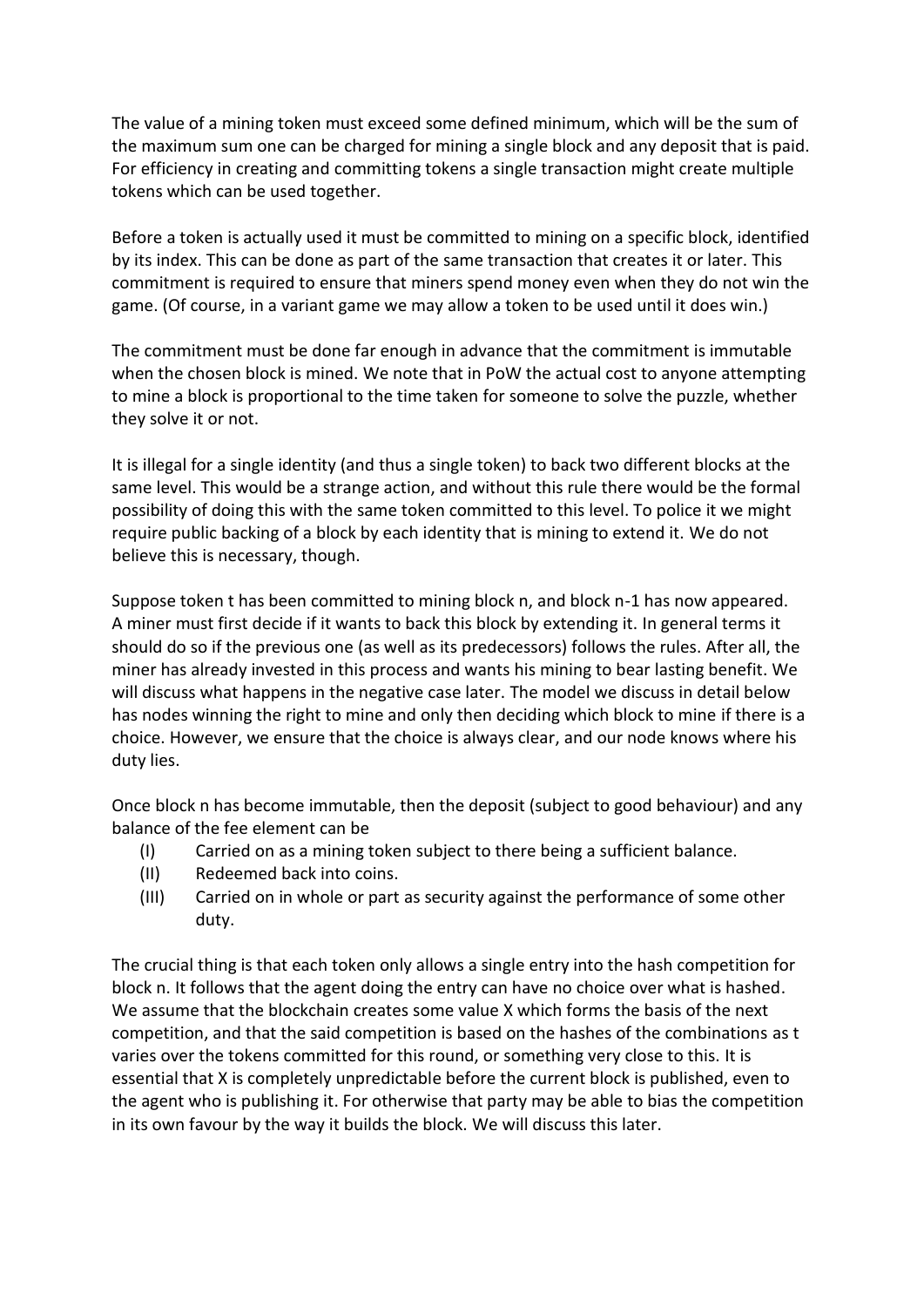## 6. The puzzle game

Suppose agent A is creating a block B that must contain a puzzle X which defines the game for the right to build the next. All the tokens that are going to be used are committed and apparently visible to A. A has perfect information about her own committed tokens and importantly perhaps also those of A's allies. Therefore, she might be able to manipulate B so that it suits one of her and her allies' tokens.

To avoid this, we need to have X unbiassable by A, certainly at the time it constructs B and preferably at all. It follows that if X is indeed in B, neither A nor any small coalition can choose it or bias its value constructively.

There is no great problem of this sort with PoW because A is likely to disadvantage herself in the current competition by spending resources working out what block to submit with her winning entry for it. In other words, it is such a difficult process to anticipate that it makes cheating essentially pointless. This is the core of the security of PoW: building fake chains or doing computations to bias future competitions is simply too expensive. The first is simply not possible relative to the rule that the longest chain is best, and any attempt to choose a more advantageous solution to a competition is unlikely to be worth the effort. It is, however, hard to argue in any generality that it cannot be done at all.

However, in our world there is a fundamental problem in puzzle setting if the value of the puzzle (typically a random number) is not to be bias able by any of the competitors or their allies. If the value of the puzzle is known in advance of committing mining tokens, that would undermine the model as nodes would mine only with tokens likely to win. If the value is computed from the state of the Blockchain at some later point, then whoever last influences that gets an unfair advantage.

We need an unbiasable random oracle, either (contrary to the above argument) from within the Blockchain itself, or from a trustworthy external source that is available to all.

The question of creating, trusting and securely using an external source is beyond the scope of this paper. We will therefore concentrate on the pronken on generating unbiasable random numbers in a blockchain consisting of biassed nodes. We will discuss two approaches to this in Section 8.

## 7. Telling the time: the hash clock.

We take it as given that all nodes actually know the time to within a reasonably close tolerance, certainly much less than the expected inter-block time. We can also assume that whenever agent A timestamps something, she signs the combination, thus making her to some degree liable if the timestamp is demonstrably (sufficiently) wrong. What we cannot do is prevent nodes lying about timestamps unless they are suitably protected cryptographically.

A has two options for lying: she can claim it is either earlier or later than it really is.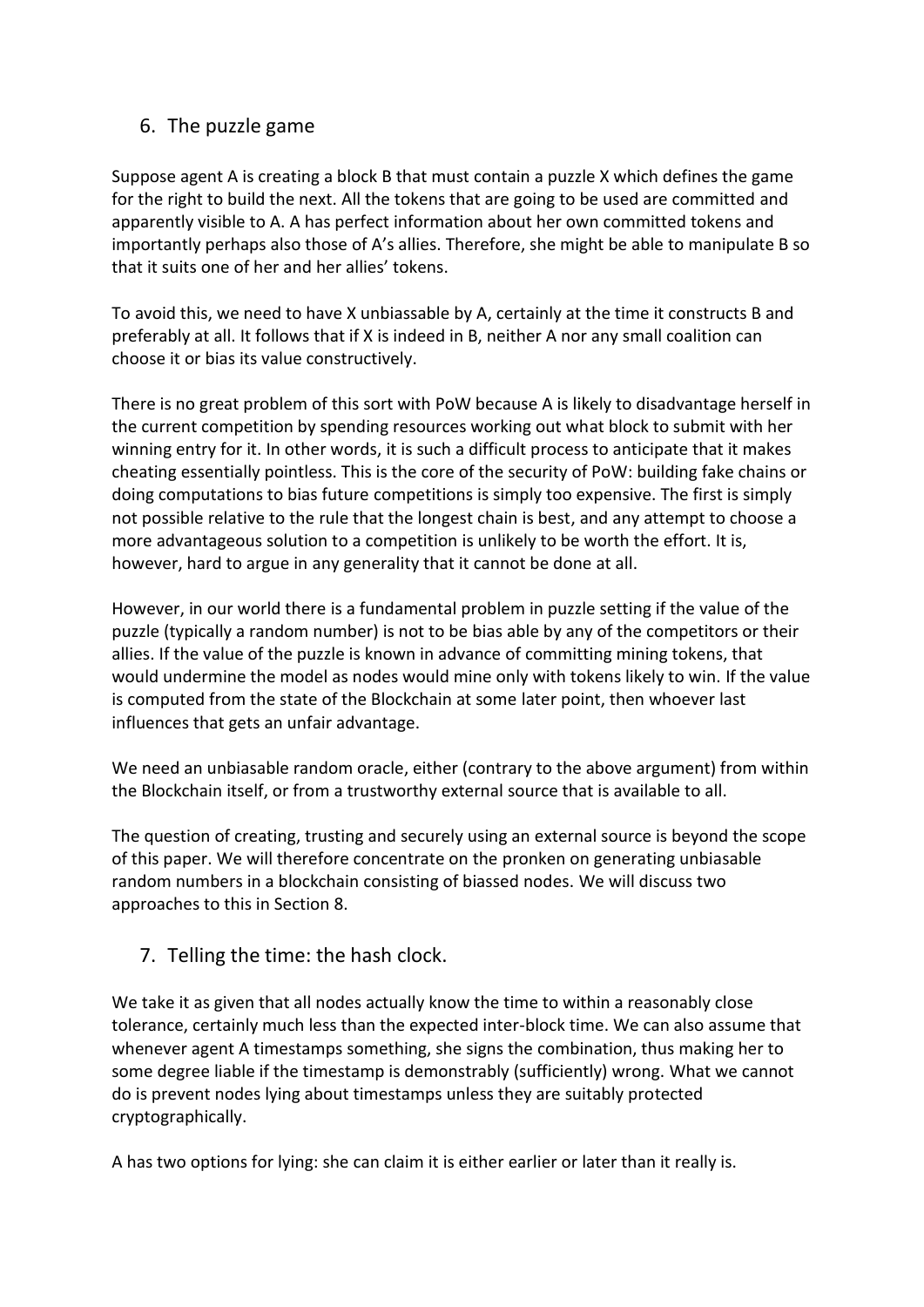For example, if told not to submit an entry into a hash puzzle and build a block before time T, she might, at an earlier time, put later time stamps on them. This carries the danger that a small group of miners might very quickly add a number of blocks, taking control.

On the other hand, some facility might only be available to those who bid with timestamps less than T. Now A might add an earlier timestamp to her late entry. We cannot stop A putting in an entry late that it could have entered earlier, and we are aiming to avoid our design being computationally bound. The best approach in this direction is to be able to prevent early timestamps being accepted for messages that could not have been created earlier because they depend on later information. So, we will concentrate on the problem of preventing nodes doing things early.

We do not have a single TTP, and those complaining about A's timestamp might themselves be lying, so the blockchain is not necessarily an ideal context for enforcing accuracy here. We do, however, offer an interesting option for preventing falsely late timestamps.

At any time, we have a chain of blocks and it is to be expected that most of those who created the recent ones are both present and trustworthy. What we can do is embed, in each block, a sequence of committed but unrevealed nonces. For example, we can store hash<sup>100</sup>(N) in the block, which effectively conceals a sequence of 100 starting at hash<sup>99</sup>(N) and ending with N. The crucial thing is that whenever these values are seen they can be checked against the commitment in the blockchain. This is a great deal more efficient than using conventional cryptographic signature.

We can then tell the creators of the blocks to reveal successive values of this sequence into some universally readable space (e.g. with a chosen instance of their block) linked to their observing a series of later events and some formulaic delay based on history there; or simply to the occurrence of certain times. To assert that the system has moved to a given time a node must know a defined number of these values.

So, for example we could use this mechanism to release a group of previously secret values every minute, or a minute after each block is finished, or whatever. The point is that now, to be believed, a timestamp will need to include enough of the values that should have been released shortly before that time. How many will depend on the trust model.

It is of course in a miner's interest to perform this new timing duty diligently. A penalty for not doing so, or worse releasing early, can potentially be exacted against the coins that it has involved in the block he has mined including his deposit, or simply in terms of reputation.

This provides an excellent mechanism for controlling the rate at which our blockchain grows. A block will not be trusted unless there is evidence that its creator knew sufficient values recently released at the time when it was supposed to be issued.

There is of course no need for the parties involved in this mechanism to be simply the last few block creators, though for the application above this seems perfectly sufficient. Suppose, however, that we need to be able to rely on all the hash inverses we are expecting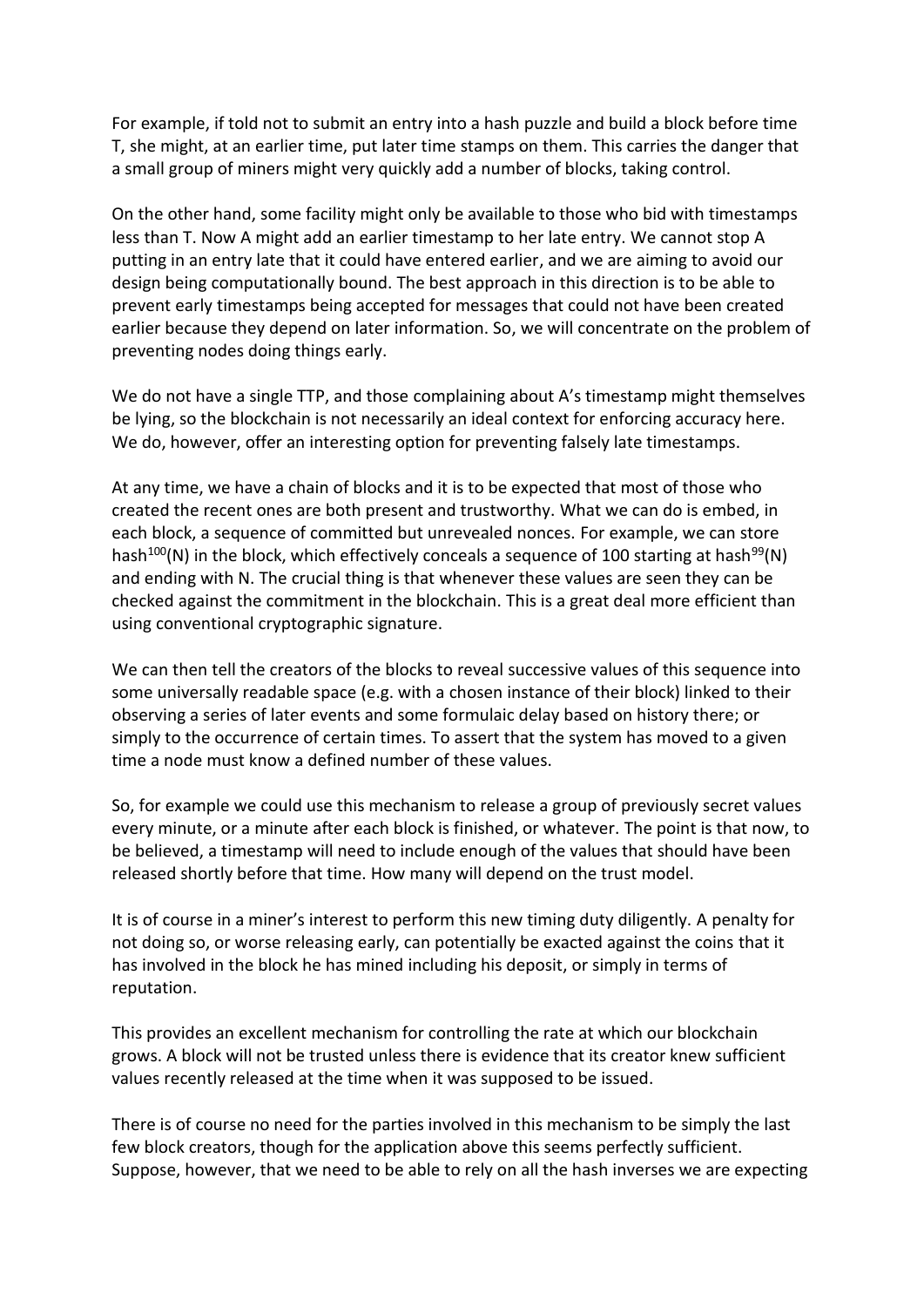being released. The above mechanism does penalise parties that do not do this, but we might want to make additional precautions such as selecting parties who are believed to be more reliable and less prone to communications failures, or allowing selected parties to resign from their duties in some controlled and secure way.

We can even add some redundancy by having multiple allies releasing the same series or relaying values between centres.

This mechanism of the regular release of values should be seen as a service — maybe the stiffening of the blockchain — that mining nodes have to perform as part of the service they provide for the fee they receive. We will term this mechanism the *hash clock.*

#### 8. Setting fair puzzles

There are many reasons why a Blockchain would benefit from a reliable source of unbiasable random numbers. This is true every time we want *the blockchain* to pick anything, as opposed to letting a participant do so. Clearly setting our hash-based lottery is one of these.

If we imagine that the random numbers are to be calculated from the present state of the blockchain, then this will have been put together over time by the nodes involved. Imagine the last node that can affect what the choice is. Our node can potentially see the contributions of the others at the time he makes his. He therefore can potentially choose a contribution which will result to his own advantage.

So, we have to be careful, particularly in the asynchronous communication environment surrounding a blockchain, where a malicious player might delay his contributions. One idea for countering this behaviour is to force the participants to commit their contributions in advance, as with the hash clock discussed above. Indeed, it makes sense to potentially use the node's entries in the hash clock as its contributions to successive puzzles.

There is, however, a further complication. The decentralised communication of blockchains means that a node's communications can get at least temporarily blocked through no fault of its own. A bad node might therefore decide not to contribute its value to the hash clock for time t is that would result in a better puzzle for it. Furthermore, this advantage could grow exponentially for a coalition of bad nodes.

We offer two solutions to these problems. The first is directed specifically at creating puzzles for WyS, the second creates a generally usable source of random numbers: a *random oracle*. Both use the idea of cryptographic delay: making the final value uncomputable by all of those contributing at the point they have to supply (but may fail) a contribution to the result. The latter only becomes visible later when it is needed.

#### **Solution 1**

To set the puzzle at block n, take the set H(n-r) of hash clock values in the earlier block n-r that has now become immutable. Let p0 be the XOR of this set. The puzzle p is some value seeded by p0 that takes a significant amount of sequential calculation so that no node can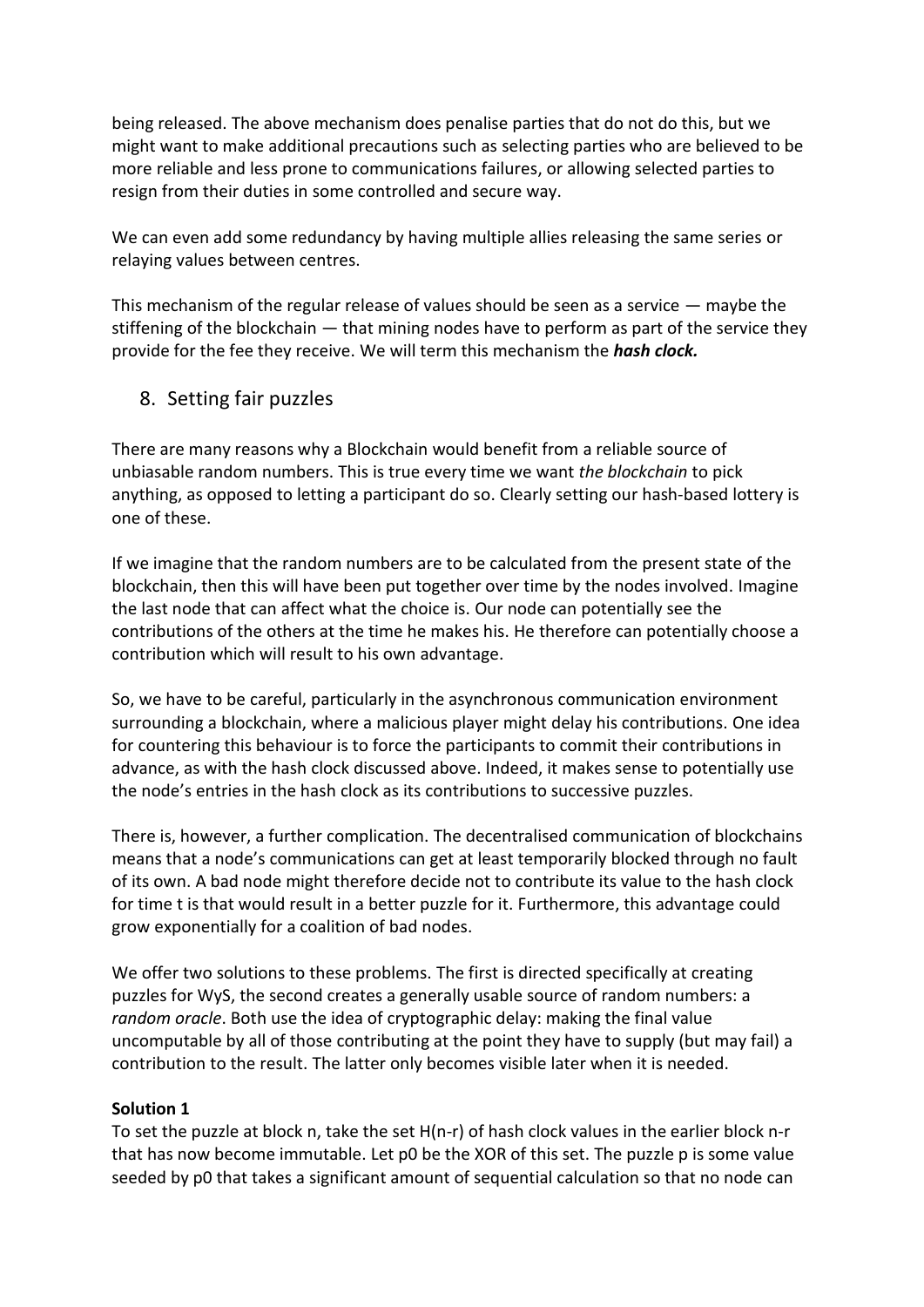know within the period when it can meaningfully release its hash clock value for n-r what the resulting p would be. Then a bad node must release (or not) the value blind, so p cannot be biased.

The reader should ensure that he or she clearly understands the difference between a node contributing to a random value at a time when it has no idea what effect it will have on the result, and doing the same thing at a time when its knowledge of the ultimate distribution is changed by its action. The former does not allow the node to bias the result, the latter does.

The delay itself is most likely an iterated hash. Anyone wanting to know the result of the mining competition will either have to perform this or have someone else do it for them. Sequential hashing like this looks a bit like PoW, in the sense that otherwise pointless hashing is being done to ensure fairness. Fortunately, the restriction of it to a sequential calculation means the actual amount of energy wastage will be far smaller.

There is no guarantee that all nodes will know the puzzle at the same time. What we require is

- 1. The competition is completely defined (I.e. the mining tokens committed) before anybody knows it. We will use a hash clock from after this commitment is closed.
- 2. Everyone relevant can calculate it before it is needed.

This idea for creating random numbers will only work where the choice that the Blockchain is resolving has been well established for some time.

#### **Solution 2**

In the second solution we create a series of random numbers which are available to all at essentially the same time. The source of the numbers remains the H(n), but the new protocol dispenses with the sequential computation by removing a bad node's ability to contribute or not in such a way that might lead to bias.

To do this we take advantage of the Blockchain implementation of *delay encryption* set out in our earlier paper<sup>2</sup> This allows any party to create  $delay(x,t)$ , a value that reveals x to anyone at and beyond t, but which gives no information about x before that. That implementation uses asymmetric encryption and threshold cryptography plus the underlying trust model.

We remove each node's ability to bias the result by the choice of contributing its previously committed value or not. It is now obliged to place a delay encryption of what it will release at time t on the Blockchain by some deadline t'<t. By t the set of such timed commitments will be immutable, and *only those nodes who have a timed commitment in place* will count for the final calculation. If such a node does not succeed in releasing at t, the delay encryption can be opened, and all nodes will agree.

Biassing this is impossible without publicly attributable misbehaviour. If any node produces a value (either via open release or the delay) which does not agree with the original hash clock value, then it should be punished. This protocol therefore guarantees that either an

<sup>2</sup> *Delay and escrow in the blockchain,* available fro[m www.tbtl.com.](http://www.tbtl.com/) The latest version includes description of this unbiasable oracle.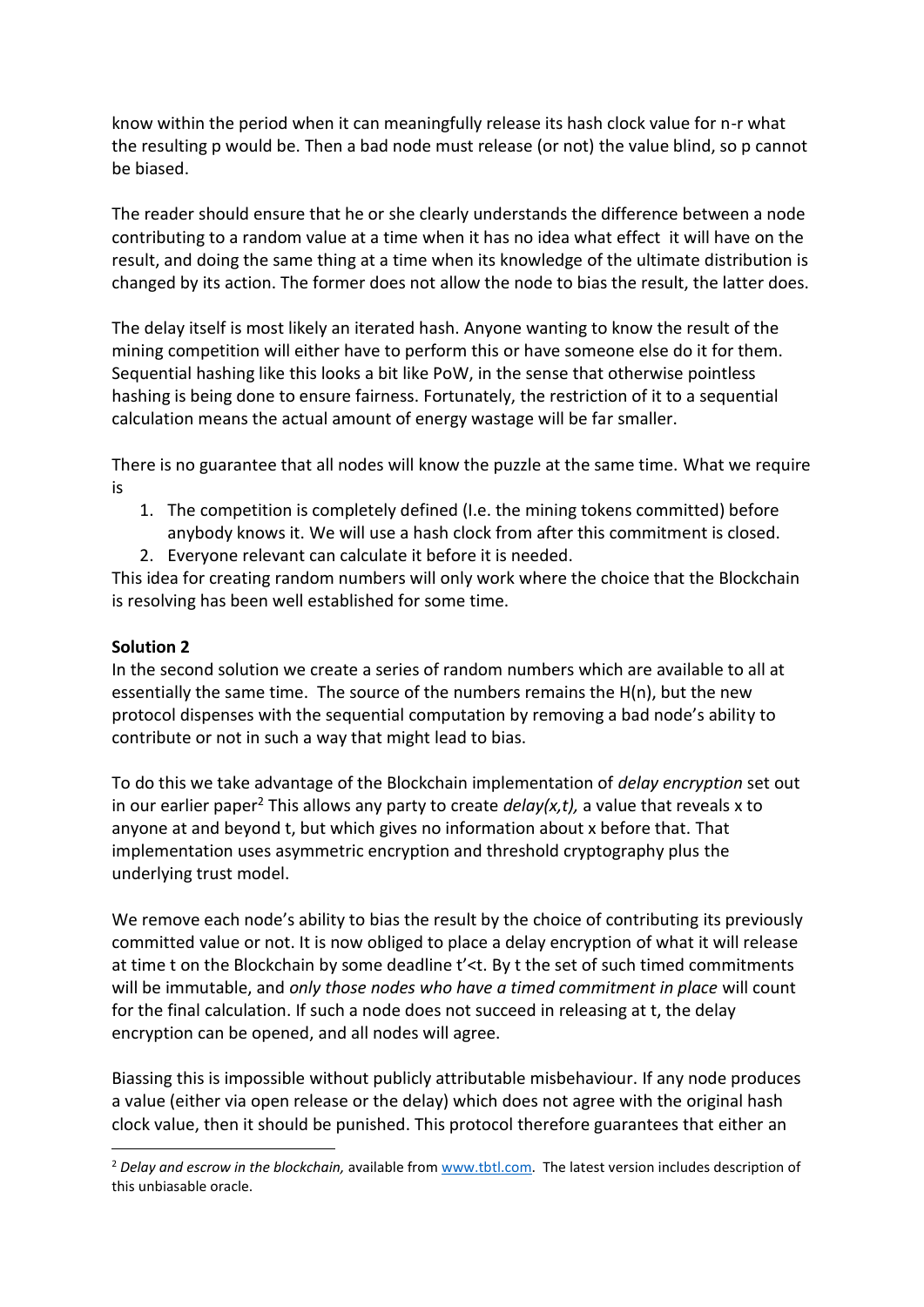unbiased random number is produced, or some node has introduced a value which is demonstrably wrong: a sin of commission rather than omission.

## 9. Countering forks: consensus

Due to distribution, malevolence, or coincidence, forks can arise in public blockchains. Multiple blocks are introduced which continue from a single one, with the branching potentially persisting for a few blocks or for ever.

The measures described in this section are additional to the hooks protocol discussed earlier, which is intended to prevent, primarily, the insertion of branches a long way away from the current head. In this section we mainly consider ensuring unique successors close to that head.

We need to prevent branches persisting so that every block which has been present for sufficient time has become immutable and part of the blockchain for ever, being an ancestor of every new block.

This is traditionally achieved by stating unambiguous rules which miners must follow when they are being honest. We will do this in such a way that a benevolent majority will defeat a malevolent minority: the details will depend on the rules for resolving the hash competitions. For example, where the right to mine a block is split into a sequence of lotteries whose jackpot rolls over if there is no winner, backing the longest chain is correct.

We have another potential vector for this arising from our invention of the hash clock. For we can ask the authors of historical blocks to choose between successors: where the release of a nonce is dependent on a later block, it will presumably only be triggered by one at each level and the way it is released may back one choice. Thus, we can get the historical authors to check emergent blocks and back one using the same criteria as the miners. However, to be secured using only the nonces, this would be subject to the same timing constraints as temporal signature.

Again, we can potentially penalise these historical authors for not performing their roles here, should we wish to.

The most powerful weapon for consensus we have comes from the nature of the game for deciding who gets to create a block. Note that

- 1. The amount of work to compute who has won is minimal and, because mining tokens are on the blockchain, anyone can work this out once the puzzle is known. Thus, we can replicate this computation and essentially create common knowledge about who has won, and who has not.
- 2. We can mandate that only a block created by the true winner at each stage is valid, and it is only accepted if it passes validity tests. Backing a bad block – a non-winner or an invalid one — is a crime.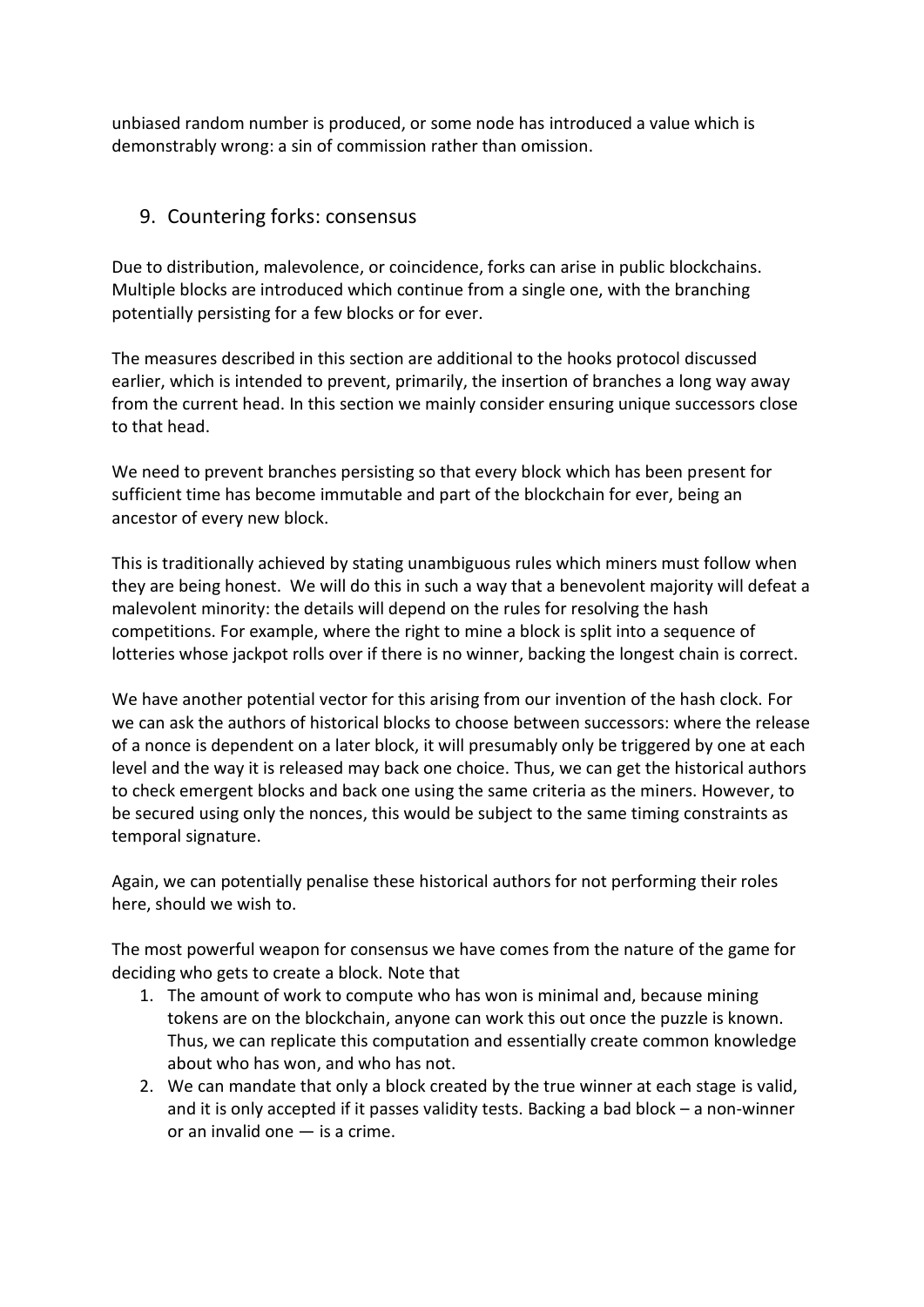If we can enforce these rules, then there is no possibility of plausible branching: a branch in the chain where a well-behaved node can reasonably support either branch.

A remaining issue here is what happens if the winner of a mining competition fails to provide a timely block. We can divide this into three.

- *1. What do we do if the winner provides no block?* This will surely be a rare event. We have got the choice of simply skipping that block, so that the block n+1 will follow block n-1, or get the second place party to provide one instead.
- *2. How do we decide if the winner has provided a valid block?* In other words, how does the blockchain decide if a block provided by the winner gets included, as opposed to exercising whatever option is chosen for the preceding question. Either this will be because the block is not valid (which may recursively be because that block made the wrong decision about its predecessors) or it was not there in time. We address the second of these below. The former must be based on objective facts that can be seen in this block and its predecessors, that all honest parties will agree on. We can choose to depend on the new block creator to decide this or allow any party (or any party with a mining deposit to lose) to post reasons for disallowing the block or any predecessor. The reason for the latter is to make it obvious if a bad node has backed a bad block.
- *3. How do we decide if a block offered by the winner is timely?* We cannot be completely objective about time in the decentralised environment, but we do need an objective way of deciding the answer to this question. This must be down to some sort of voting. One natural way of doing this is to delegate it to the same population of nodes implementing the hash clock. In the case where the inter-block time D and communication is such that the next block will normally be present in, say, D/3, we can get the voters to say whether it was present as part of their vote (e.g. by releasing one of two values). If we place a numeric requirement on how many votes are required, this becomes completely objective. We do not see it as essential that blocks are created before the winner of the next competition is decided, and in some cases a more relaxed regime will be required. However, there will still need to be some objective measure of timeliness, and in no case can we allow a logically later block to become fixed while an earlier one has not been.

## 10.Payment and reward

We are making miners pay for the right to mine by converting coins into mining tokens. The value of these is eroded every time they are used. There are many things that need to be decided about this.

- a. How is the price of mining determined? The default value of this is to approximate (in terms of mining power, meaning likelihood of winning) the cost in a PoW system being simulated. Note that here mining is being paid for in coins rather than off chain in terms of power and equipment. Thus, the cost of mining automatically rises as the gains do.
- b. What should deposits be?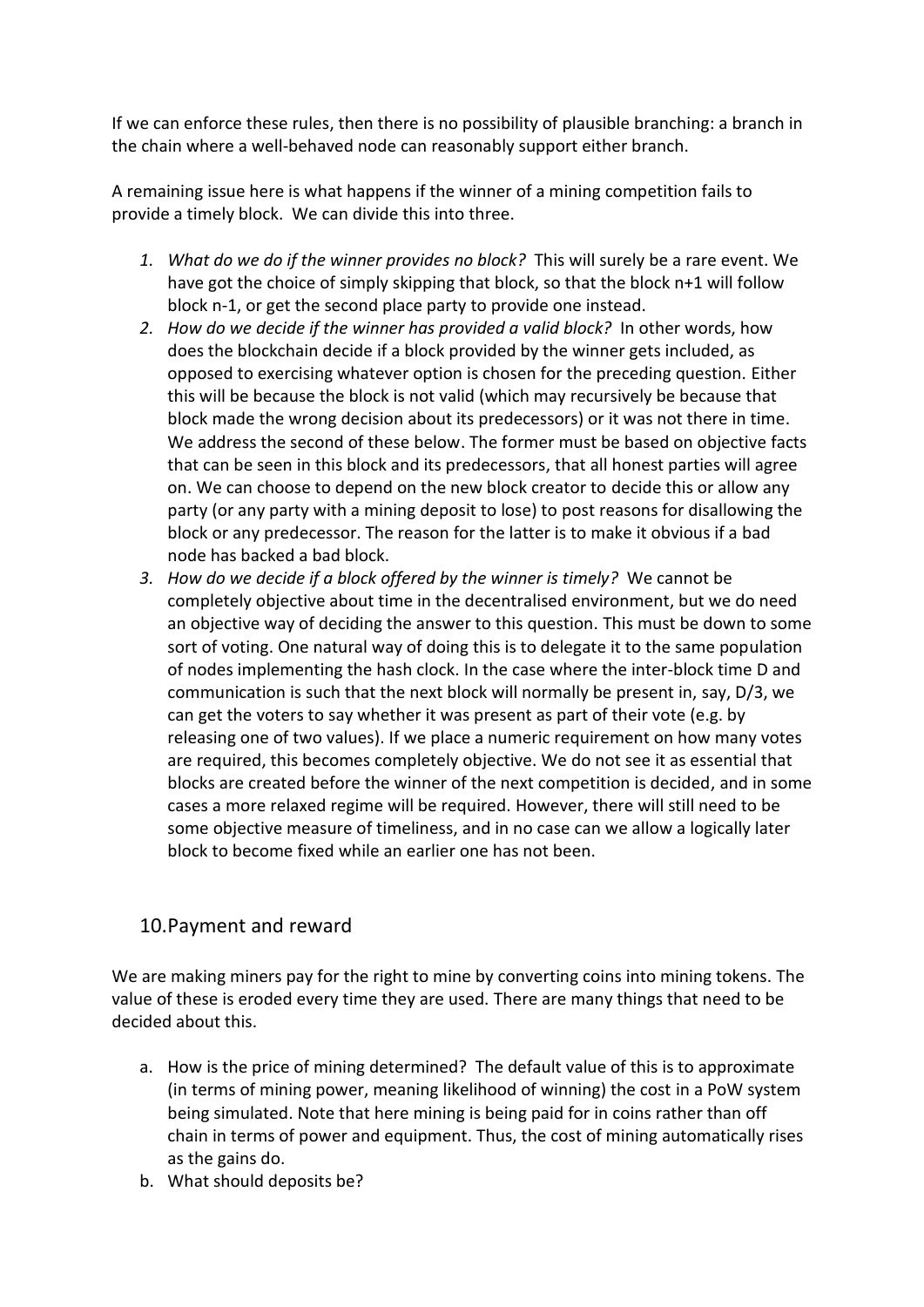- c. What should mining rewards be? Again, the default is to be driven by a simulation. Evidently this can be a mixture of new coins and mining fees.
- d. How long should coins be tied up in the mining process: how long should tokens exist before mining, and how long after are deposits and change released?
- e. How much of the total asset pool is committed to mining at any time? Clearly this will be driven by the decisions above coupled with the popularity of mining. Ideally we would like most of the assets tied up (and note that having large deposits reduces the risk to nodes from mining: they are only risking a fraction of the assets they have committed to the process.)
- f. Is the amount of mining power directed at a particular block visible at times which will allow miners to adjust their own stake in it? We believe it should be and that the way mining is managed might make subversion harder (e.g. by randomly spreading each payment across a number of blocks). We may choose to give miners who are prepared to do so publicly (and so risking reputation and penalty in a more severe way if they do not mine accurately) the right to bid more precisely and later.
- g. What happens to the money generated by the purchase of mining rights? In the absence of transaction fees this will generally be less than the mining rewards, but with transaction fees we can be less sure. There are two obvious possibilities here: the coins can be cancelled to restrict the money supply, or the money can be used for good causes such as the support of the environment. We can also vary between these based on the state of the currency, presumably in a formulaic way. This potentially gives us a very useful inflationary or deflationary tool to help manage the stability of the currency.

We might note that by including someone else's mining commitment in block, A, who might want to mine that block herself, may be acting against her own self-interest. This will be balanced by appropriate transaction charges.

#### 11.Crime and punishment

The fact that nodes have to pay to mine, and potentially pay a deposit too, gives us many opportunities to fine them if they demonstrably break the rules. Punishment can take the form of failure to back blocks, thereby denying the offender the benefits of mining, or depriving the miner (whether she has created a block or not) the right to claim back all of their deposit.

The former is automatic, the latter will require some extra form of transaction backed up by evidence of the crime. The said transaction can be created by anyone who is himself willing to back up his claim with resources but must only be adopted into a block if the evidence checks out. If it does the accuser may get a reward, if not he will lose the resource he put in. It follows that the evidence for any crime must be clear and unambiguous, and easy to verify, as with the following.

- 1. Inserting an inconsistent block, including one with bad transactions. Backing an inconsistent block, directly or indirectly.
- 2. Lying about some value.